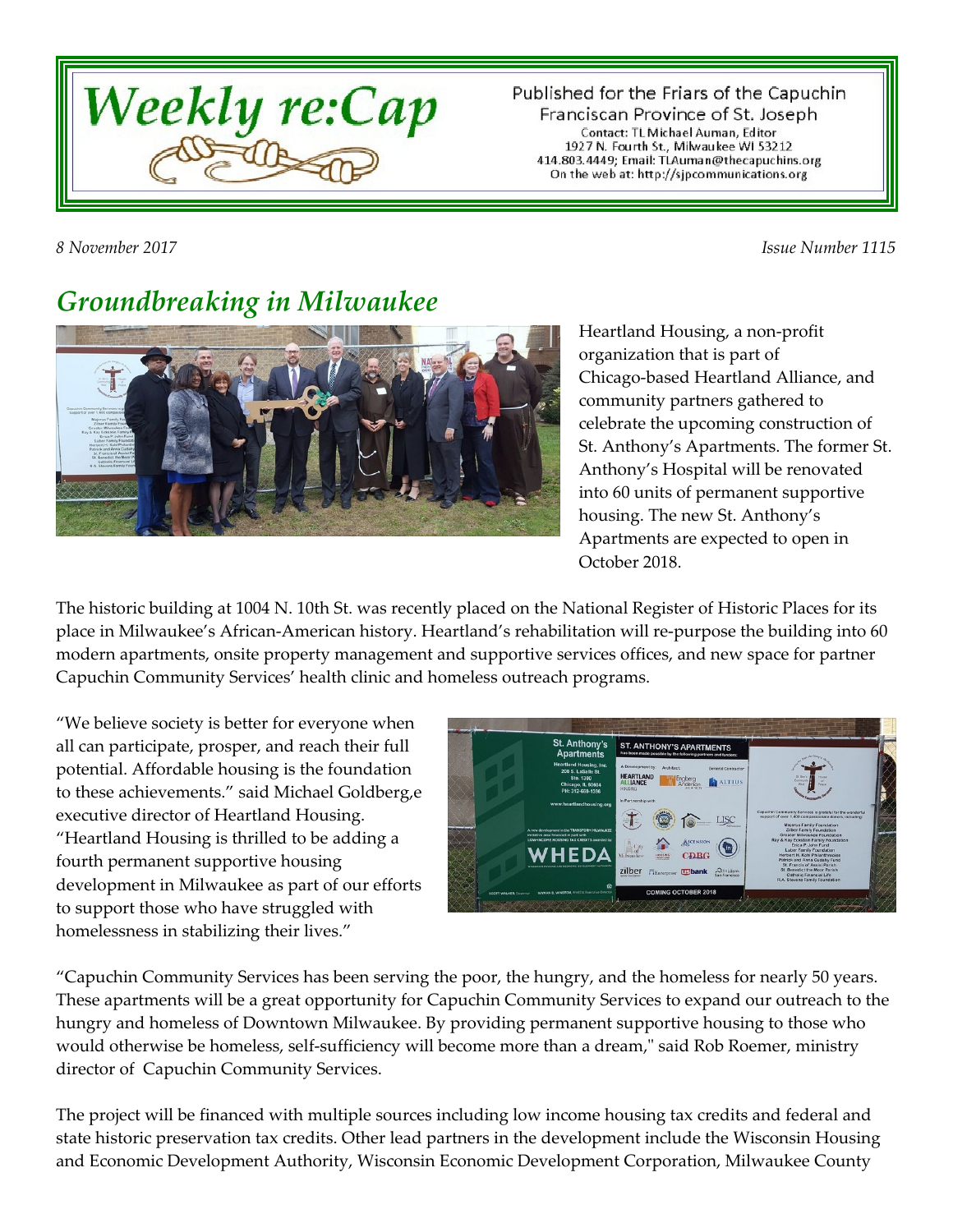and the City of Milwaukee, along with funding partners Enterprise Community Investment, US Bank, Zilber Family Foundation, the Federal Home Loan Bank of San Francisco and Capuchin Community Services.

This will be Heartland Housing's fourth housing development in the city of Milwaukee. Previous developments include Maskani Place (320 E. Center St. – opened 2014), Capuchin Apartments (2502 W. Tamarack St. – opened 2011), and Prairie Apartments (1218 W. Highland Ave. – opened 2008).



### *Esther Boehnlein affiliated after 21 years of service*

The affiliation ceremony for Esther Boehnlein took place on 3 November at St. Lawrence Community, Mt. Calvary WI. Esther has been part of the St. Lawrence Community for more than two decades. Following the affiliation prayer service, friars and guests enjoyed a social and dinner in the friary dining room. *Weekly re:Cap* offers Esther a heartfelt welcome to the Capuchin extended family!

#### *Preaching in the 21 Century: Tap into Life Podcast*

With Pope Francis' invitation to engage the world of social media as an opportunity for evangelization and unity, several friars involved with the Preaching and Evangelization Commission have spent the last year working in a new medium: the podcast.

The podcast's name *Tap into Life* is an extension of the young-adult ministry currently happening at the Solanus Casey Center in Detroit. While bringing young adults together, Tom Nguyen was looking for another way to keep people connected beyond their once a month meeting. The obvious answer for young adults: social media.

Since January 2017, the Tap into Life ministry has included an online podcast. Just like radio and television have daily or weekly programs, the podcast is an audio file that is created by ordinary people about almost anything. Rather than listening to these as live events, the podcast is downloaded from the internet onto a listening device (the "pod" in "podcast" comes from how this form of media was first used by people who had iPods). It is like a radio broadcast; however, each episode is downloaded from the internet to be listened to at



*Tom Nguyen (left) with Keith Clark*



*Vito Martinez (left) and MJ Groark*

one's convenience.

For the past year, Tap into Life podcast has added a Franciscan presence onto the internet through its weekly episodes. Tom Nguyen and Keith Clark are the hosts in Detroit, MJ Groark and Vito Martinez are the hosts from Chicago. Each week, the podcast alternates between the Detroit and Chicago group, offering different perspectives on Franciscan theology, vocations, the lives of saints, and other topics of interest to the Millennial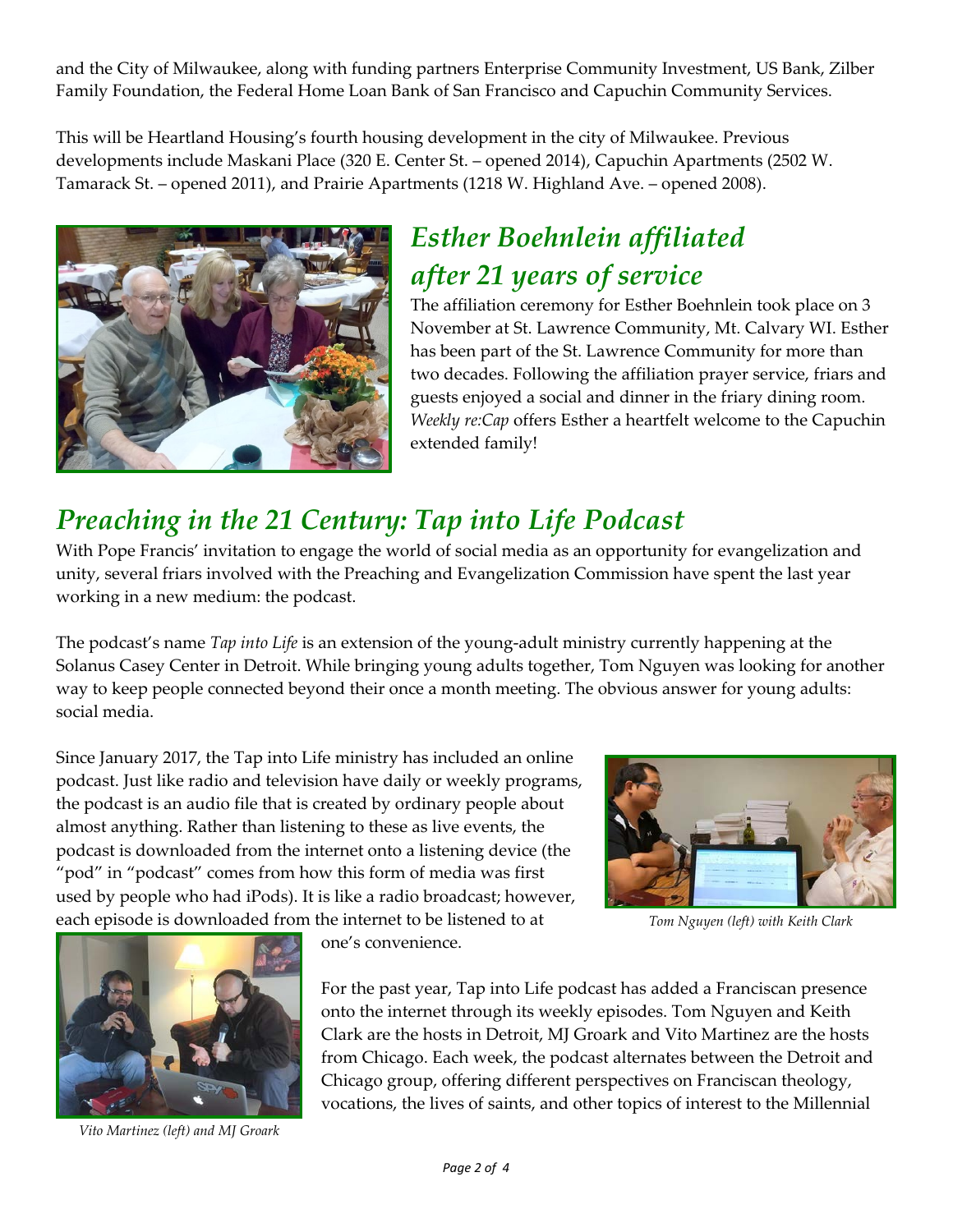age group. It is a continually growing ministry as the followers of the podcast span the entire US and even other countries!

Connecting to the podcast is simple:

*If you have an Android smartphone/device:* Find the Google Play Store app on your phone and open it. In the search bar, type "tap into life capuchin." The podcast player called CastBox will be the option. Click to select it. Install CastBox onto your phone/device. Open CastBox. If you don't want to create a login, you can skip it. Click on the magnifying glass to search, and type in Tap into Life. Select the podcast and subscribe to receive updates for each podcast.

*Connecting on a computer*: In your search bar (Google, Bing, etc) type: "tap into life podcast." The first search result will be called "Tap Into Life-ZenCast." Click the link to open. The page will display the most recent podcast. The entire list of podcasts are available by clicking the "View All Episodes" button at the bottom.

### *We saw you at the Voces de la Frontera masquerade gala*

Since last fall's election, the Milwaukee community has gone through many emotions, hardships, and attacks. Voce de la Frontera has become bolder, mobilizations larger, and their hunger for justice greater than ever. This year's gala was held at the Harley Davidson Museum on 27 October, and the province supported the event by purchasing a table. St. Ben's parishioner Dennis Neunfeldt was honored at the event. He and his wife were introduced to Voces through friends at the Capuchin parish of St. Ben's.



*Dennis Neunfeldt*



*(L-R) TL Michael Auman, Perry McDonald and Werner Wolf*





*Javier Rodriguez (left) with Martin Ngo*





*Melissa Fernandez (St. Francis Parish secretary) and her beau*



*Kent Bauer*



*Affiliates Jose and Ana Martinez*